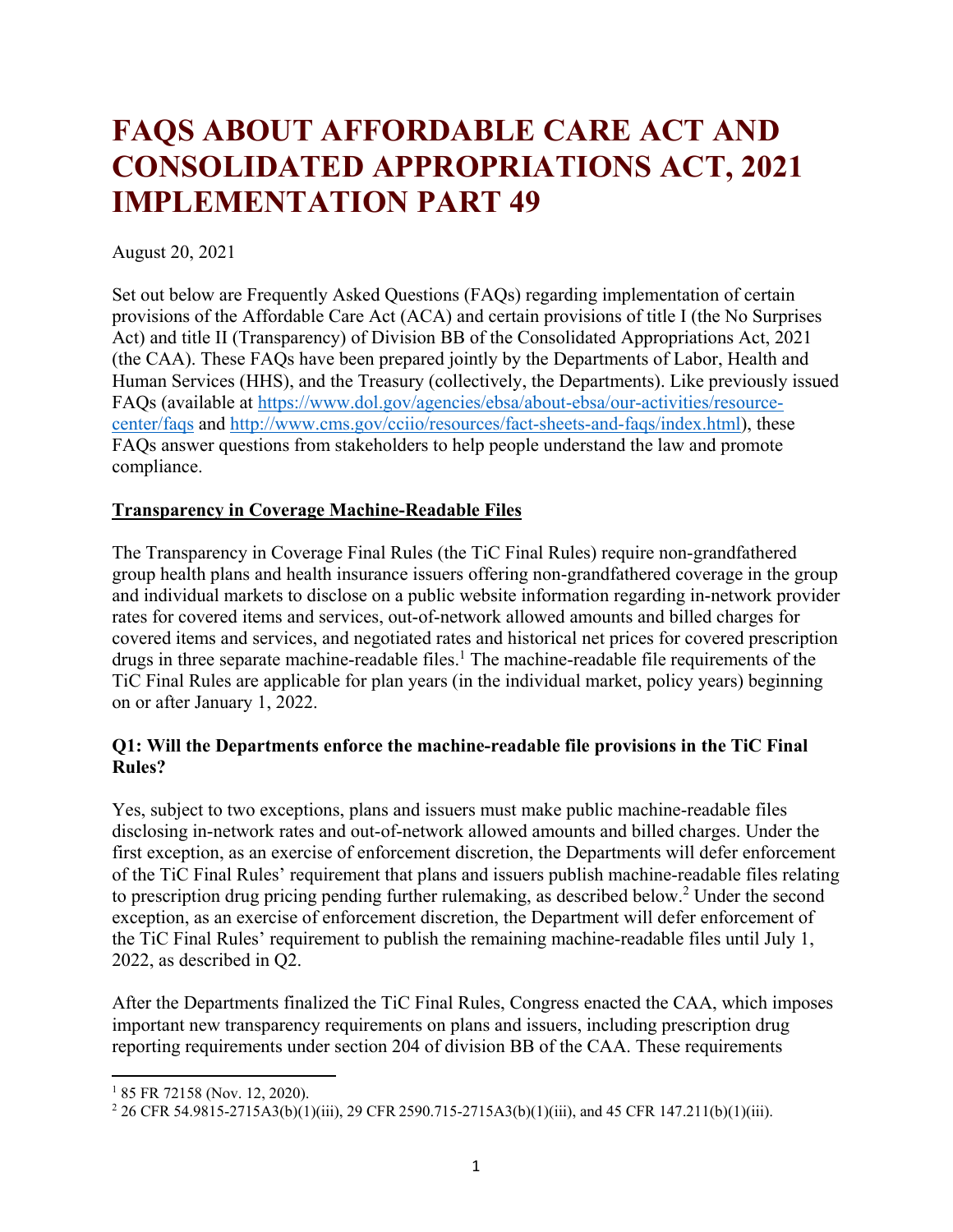significantly changed the regulatory landscape since the TiC Final Rules were adopted. Moreover, stakeholders have expressed concern about potentially duplicative and overlapping reporting requirements for prescription drugs. For example, under the TiC Final Rule, plans and issuers must publicly post pricing information for all covered prescription drugs by January 1, 2022. Under section 204 of the No Surprises Act, however, plans and issuers must also report some of the same prescription drug pricing information to the Departments by December 27, 2021.

In response to the later statutory enactment and stakeholder concerns, as an exercise of enforcement discretion, the Departments will defer enforcement of the requirement in the TiC Final Rules that plans and issuers must publish machine-readable file related to prescription drugs while it considers, through notice-and-comment rulemaking, whether the prescription drug machine-readable file requirement remains appropriate. HHS encourages states that are primary enforcers of this requirement with regard to issuers to take a similar enforcement approach and will not determine that a state is failing to substantially enforce this requirement if it takes such an approach.

## **Q2: Are plans and issuers required to make public the machine-readable files for innetwork rates and out-of-network allowed amounts and billed charges for plan years (in the individual market, policy years) beginning on or after January 1, 2022?**

The Departments recognize the number of CAA provisions plans and issuers are required to implement by January 1, 2022 and the considerable time and effort required to make the machine-readable files available in the form and manner required in the TiC Final Rules at the same time.<sup>3</sup> Therefore, with respect to plan or policy years beginning on or after January 1, 2022, as an exercise of enforcement discretion, the Departments will defer enforcement of the requirement to make public the machine-readable files for in-network rates and out-of-network allowed amounts and billed charges, until July 1, 2022.

On July 1, 2022, the Departments intend to begin enforcing the requirement that plans and issuers publicly disclose information related to in-network rates and out-of-network allowed amounts and billed charges for plan years (in the individual market, policy years) beginning on or after January 1, 2022. For 2022 plan years and policy years beginning subsequent to July 1, 2022, plans and issuers should thus post the machine-readable files in the month in which the plan year (in the individual market, policy year) begins, consistent with the applicability provision of the TiC Final Rules. HHS encourages states that are primary enforcers of this requirement with regard to issuers to take a similar enforcement approach and will not determine that a state is failing to substantially enforce this requirement if it takes such an approach.

# **Price Comparison Tools**

The TiC Final Rules require plans and issuers to make price comparison information available to participants, beneficiaries, and enrollees through an internet-based self-service tool and in paper

 $\overline{\phantom{a}}$ <sup>3</sup> 26 CFR 54.9815-2715A3, 29 CFR 2590.715-2715A3, and 45 CFR 147.212.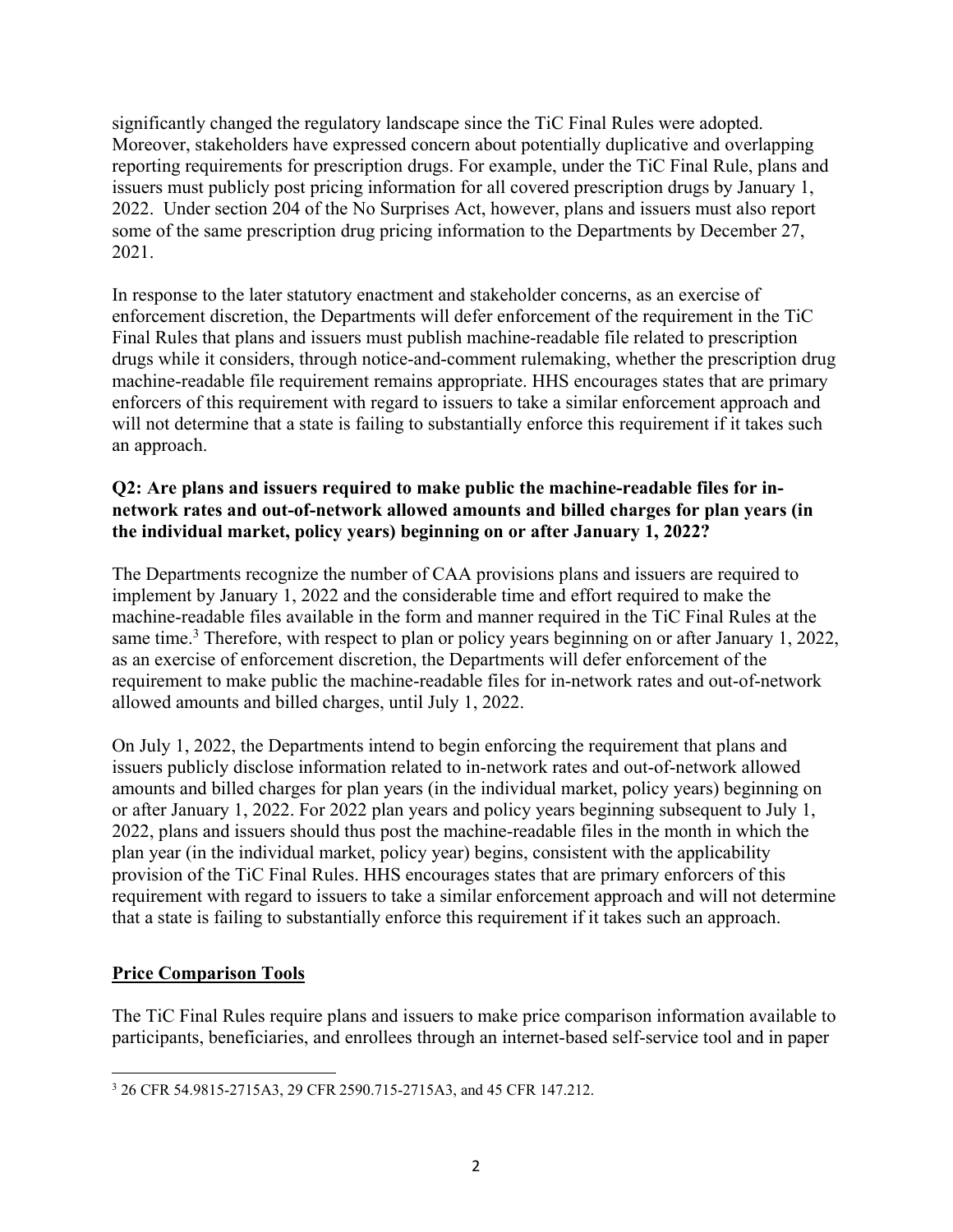form, upon request.<sup>4</sup> This information must be available for plan years (in the individual market, policy years) beginning on or after January 1, 2023, with respect to the 500 items and services identified by the Departments in Table 1 in the preamble to the TiC Final Rules,<sup>5</sup> and with respect to all covered items and services, for plan or policy years beginning on or after January 1, 2024.<sup>6</sup>

Internal Revenue Code (Code) section 9819, Employee Retirement Income Security Act (ERISA) section 719, and Public Health Service (PHS) Act section 2799A-4, as added by section 114 of division BB of the CAA, require plans and issuers to offer price comparison guidance by telephone and make available on the plan's or issuer's website a "price comparison tool" that (to the extent practicable) allows an individual enrolled under such plan or coverage, with respect to such plan year, such geographic region, and participating providers with respect to such plan or coverage, to compare the amount of cost-sharing that the individual would be responsible for paying under such plan or coverage with respect to the furnishing of a specific item or service by any such provider. This requirement is applicable with respect to plan years (in the individual market, policy years) beginning on or after January 1, 2022.

#### **Q3: How do the different regulatory and statutory requirements for the self-service price comparison tools under the TiC Final Rules and the CAA interact?**

The TiC Final Rules created a comprehensive set of requirements for plan and issuer disclosure of estimated cost-sharing information through an online tool, and in paper form, upon request. These requirements for the disclosure of cost-sharing information would allow a participant, beneficiary, or enrollee to request cost-sharing information for a discrete covered item or service by billing code or descriptive term, according to the participant's, beneficiary's, or enrollee's request. Further, the TiC Final Rules require a plan or issuer to provide cost-sharing information for a covered item or service in connection with an in-network provider or providers, or an outof-network allowed amount for a covered item or service provided by an out-of-network provider, according to the participant's, beneficiary's, or enrollee's request, permitting the individual to specify the information necessary for the plan or issuer to provide meaningful costsharing liability information.

Because the price comparison methods required by the CAA are largely duplicative of the internet-based self-service tool component of the TiC Final Rules, the Departments intend to propose rulemaking and seek public comment regarding, among other issues, whether compliance with the internet-based self-service tool requirements of the TiC Final Rules satisfies the analogous requirements set forth in Code section 9819, ERISA section 719, and PHS Act section 2799A-4. These provisions, however, add a requirement that was not imposed under the TiC Final Rules: that price information also must be provided over the telephone upon request. Therefore, the Departments intend to propose rulemaking requiring that the same pricing information that is available through the online tool or in paper form, as described in the TiC Final Rules, must also be provided over the telephone upon request.

 $\overline{a}$ 

<sup>4</sup> 26 CFR 54.9815-2715A2(b), 29 CFR 2590.715-2715A2(b), and 45 CFR 147.211(b).

<sup>5</sup> 85 FR 72158, 72182 (Nov. 12, 2020).

<sup>6</sup> 26 CFR 54.9815-2715A2(c)(1), 29 CFR 2590.715-2715A2(c)(1), and 45 CFR 147.211(c)(1).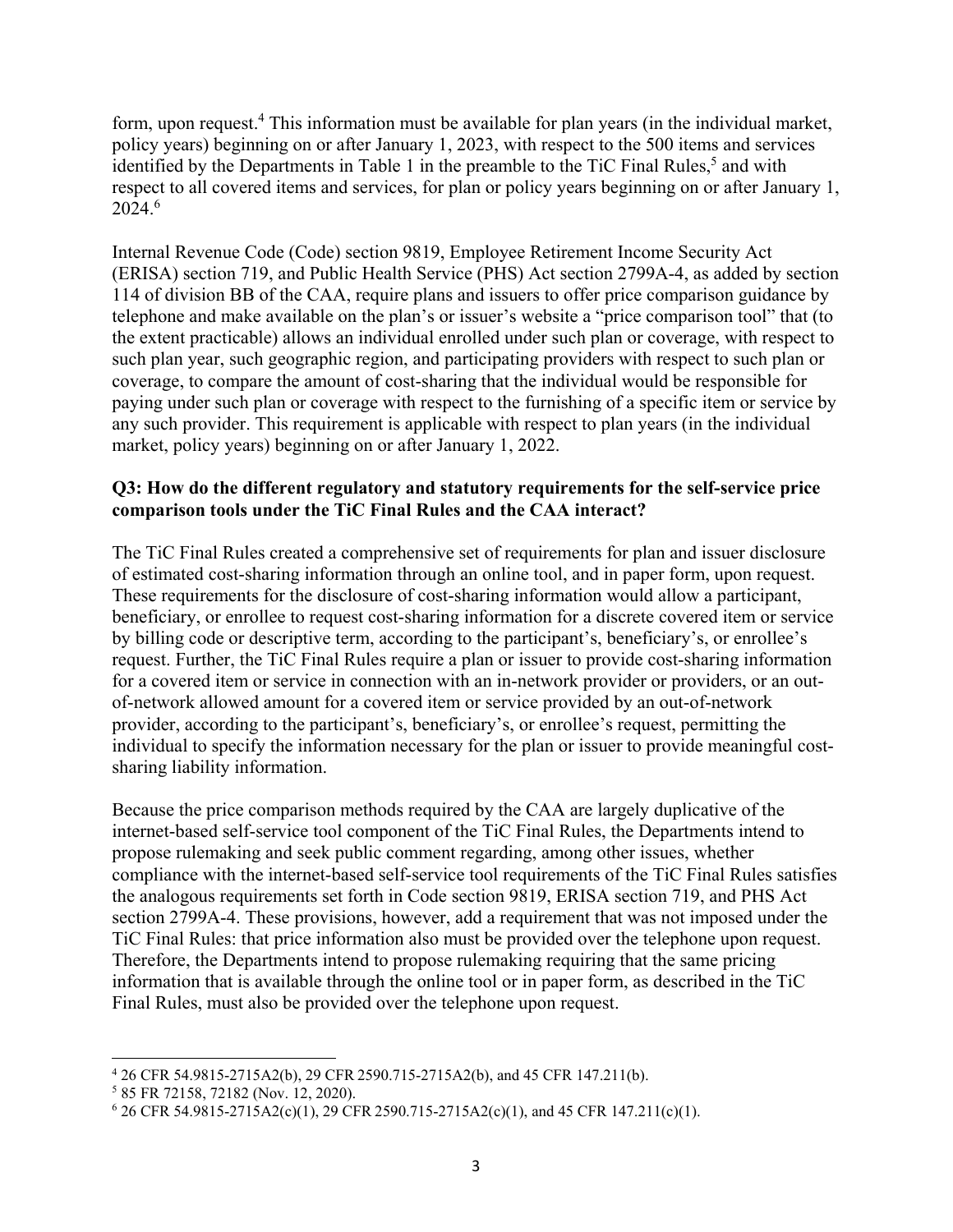Additionally, because plans and issuers have already been expecting to implement the first phase (500 items and services) of the internet-based self-service tool of the TiC Final Rules for plan years (in the individual market, policy years) beginning on or after January 1, 2023 and have been working towards that applicability date, as an exercise of enforcement discretion, the Departments will defer enforcement of the requirement that a plan or issuer make available a price comparison tool (by internet website, in paper form, or telephone) before plan years (in the individual market, policy years) beginning on or after January 1, 2023, aligning the enforcement date of Code section 9819, ERISA section 719, and PHS Act section 2799A-4 with the TiC Final Rules requirements. . Until that time, the Departments will focus on compliance assistance. HHS encourages states that are primary enforcers of this requirement with regard to issuers to take a similar enforcement approach and will not determine that a state is failing to substantially enforce this requirement if it takes such an approach. However, the Departments encourage plans and issuers with existing tools or programs to continue to make those tools or programs accessible. Plans and issuers are encouraged to work toward updating the standards of these tools and programs to meet the minimum requirements in the TiC Final Rules by the regulatory applicability date.

#### **Transparency in Plan or Insurance Identification Cards**

Code section 9816(e), ERISA section 716(e), and PHS Act section 2799A–1(e), as added by section 107 of division BB of the CAA, require plans and issuers to include in clear writing, on any physical or electronic plan or insurance identification (ID) card issued to participants, beneficiaries, or enrollees, any applicable deductibles, any applicable out-of-pocket maximum limitations, and a telephone number and website address for individuals to seek consumer assistance. These provisions apply with respect to plan years (in the individual market, policy years) beginning on or after January 1, 2022.

#### **Q4: Will the Departments be issuing regulations addressing the ID card requirements prior to the effective date?**

No. However, the Departments do intend to engage in future rulemaking addressing implementation of the ID card requirements, including how plans and issuers offering complex plan and coverage designs should represent information on an ID card. Pending future rulemaking, plans and issuers are expected to implement the ID card requirements using a good faith, reasonable interpretation of the law.

Plans and issuers may design various, but reasonable, methods to comply with the law. When analyzing a plan's or issuer's efforts to comply with the ID card requirements, the Departments will consider whether the plan's or issuer's provision of information on ID cards is reasonably designed and implemented to provide the required information to all participants, beneficiaries, and enrollees entitled to access it on their ID cards. More specifically, the Departments will consider each of the specific data elements included on relevant ID cards; whether any data element required, but not included on the face of an ID card, is made available through information that is provided on the ID card, as well as the mode by which any information absent from the card is made available; the date by which a plan or issuer makes required information available on relevant ID cards; and, for QHP issuers that offer plans through an Exchange,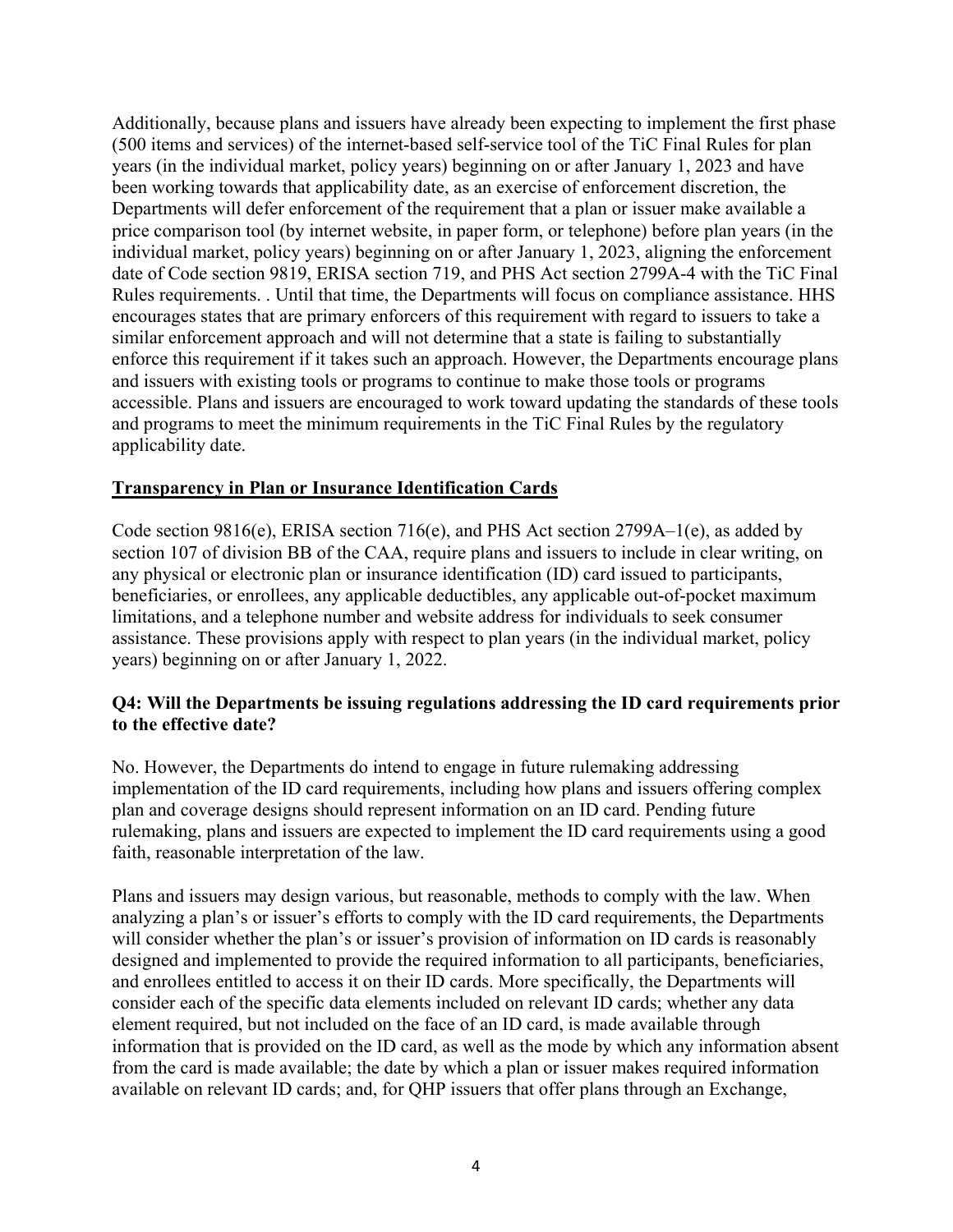whether the ID card complies with applicable accessibility standards for people with disabilities and people with limited English proficiency under 45 CFR Part 92 and 45 CFR 155.205(c).

As an example, pending any implementing rulemaking, the Departments would not deem a plan or issuer to be out of compliance with ID card requirements where a plan or issuer includes on any physical or electronic ID card issued to participants, beneficiaries, or enrollees the following: the applicable major medical deductible and applicable out-of-pocket maximum, as well as a telephone number and website address for individuals to seek consumer assistance and access additional applicable deductibles and maximum out-of-pocket limits. Additional deductibles and out-of-pocket maximum limits could also be provided on a website that is accessed through a Quick Response code (commonly referred to as a QR code) on the participant's, beneficiary's, or enrollee's ID card or through a hyperlink in the case of a digital ID card.

# **Good Faith Estimate**

PHS Act section 2799B–6, as added by section 112 of division BB of the CAA, requires providers and facilities, upon an individual's scheduling of items or services, or upon request, to inquire if the individual is enrolled in a health plan or health insurance coverage, and to provide a notification of the good faith estimate of the expected charges for furnishing the scheduled item or service and any items or services reasonably expected to be provided in conjunction with those items and services, including those provided by another provider or facility, with the expected billing and diagnostic codes for these items and services. If the individual is enrolled in a health plan or coverage (and is seeking to have a claim for the item or service submitted to the plan or coverage), the provider must provide this notification to the individual's plan or coverage. In the case that the individual is not enrolled in a health plan or coverage or does not seek to have a claim for the item or service submitted to the plan or coverage, the provider must provide this notification to the individual. These provisions apply with respect to plan years (in the individual market, policy years) beginning on or after January 1, 2022.

## **Q5: Will HHS be issuing regulations addressing the Good Faith Estimate requirement prior to the statutory effective date?**

HHS intends to issue regulations implementing good faith estimate requirements for individuals not enrolled in a health plan or coverage or who are not seeking to have a claim for the scheduled items or services submitted to the plan or coverage prior to the statutory effective date.

However, given the complexities of developing the technical infrastructure for transmission of the necessary data from providers and facilities to plans and issuers, HHS recognizes that compliance with this section related to individuals who are enrolled in a health plan or coverage and are seeking to have a claim for the scheduled items or services submitted to the plan or coverage is likely not possible by January 1, 2022. Accordingly, until rulemaking to fully implement this requirement to provide such a good faith estimate to an individual's plan or coverage under is adopted and applicable, HHS will defer enforcement of the requirement that providers and facilities provide good faith estimate information for individuals enrolled in a health plan or coverage and seeking to submit a claim for scheduled items or services to their plan or coverage. HHS is of the view that insured consumers have existing recourse to challenge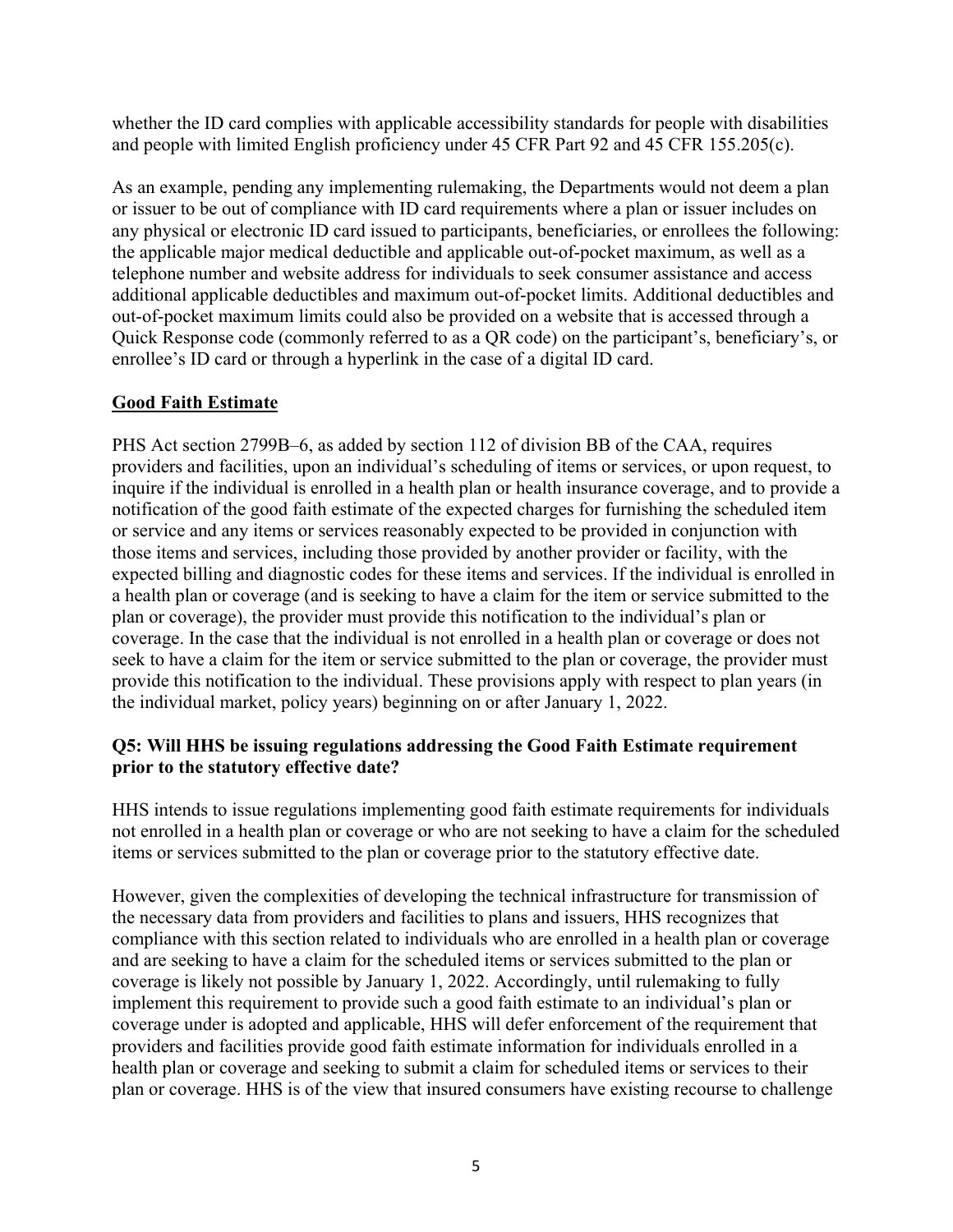out-of-pocket costs through the internal claims and appeals and external review process described under existing law and regulations,<sup>7</sup> described under and are therefore not in the same position as uninsured consumers or consumers not seeking to submit a claim to their plan or coverage would be without enforcement by the CAA's statutory deadline. However, HHS will investigate whether additional interim solutions for insured consumers are feasible. HHS encourages states that are primary enforcers of this requirement with regard to providers and facilities to take a similar enforcement approach and will not determine that a state is failing to substantially enforce this requirement if it takes such an approach. HHS notes that any rulemaking to fully implement the requirements of PHS Act section 2799B–6 will include a prospective applicability date that gives providers and facilities a reasonable amount of time to comply with any new requirements.

# **Advanced Explanation of Benefits**

Code section 9816(f), ERISA section 716(f), and PHS Act section 2799A-1(f), as added by section 111 of division BB of the CAA, require plans and issuers, upon receiving a "good faith estimate" regarding an item or service as described in PHS Act section 2799B-6, to send a participant, beneficiary, or enrollee (through mail or electronic means, as requested by the participant, beneficiary, or enrollee) an Advanced Explanation of Benefits notification in clear and understandable language. The notification must include: (1) the network status of the provider or facility; (2) the contracted rate for the item or service, or if the provider or facility is not a participating provider or facility, a description of how the individual can obtain information on providers and facilities that are participating; (3) the good faith estimate received from the provider; (4) a good faith estimate of the amount the plan or coverage is responsible for paying, and the amount of any cost-sharing for which the individual would be responsible for paying with respect to the good faith estimate received from the provider; and (5) disclaimers indicating whether coverage is subject to any medical management techniques. The notice also must indicate that the information provided is only an estimate based on the items and services reasonably expected to be provided at the time of scheduling (or requesting) the item or service and is subject to change and any other information or disclaimer the plan or coverage determines appropriate that is consistent with information and disclaimers required under this section of the statute. These provisions apply with respect to plan years (in the individual market, policy years) beginning on or after January 1, 2022.

## **Q6: Will the Departments be issuing regulations addressing the Advanced Explanation of Benefits prior to the effective date of January 1, 2022?**

No. The Departments have received feedback from the public about the challenges of developing the technical infrastructure necessary for providers and facilities to transmit to plans and issuers, starting January 1, 2022, the good faith estimates required under PHS Act section 2799B-6, which plans and issuers must then include in the Advanced Explanation of Benefits. Stakeholders have requested that the Departments delay the applicability date of this provision until the Departments have established standards for the data transfer between providers and facilities and plans and issuers and have given enough time for plans and issuers and providers and facilities to build the infrastructure necessary to support the transfers. The Departments agree

l <sup>7</sup> *See* PHS Act section 2719; 26 CFR 54.9815–2719; 29 CFR 2590.715-2719; 45 CFR 147.136; 29 CFR 2560.503-1.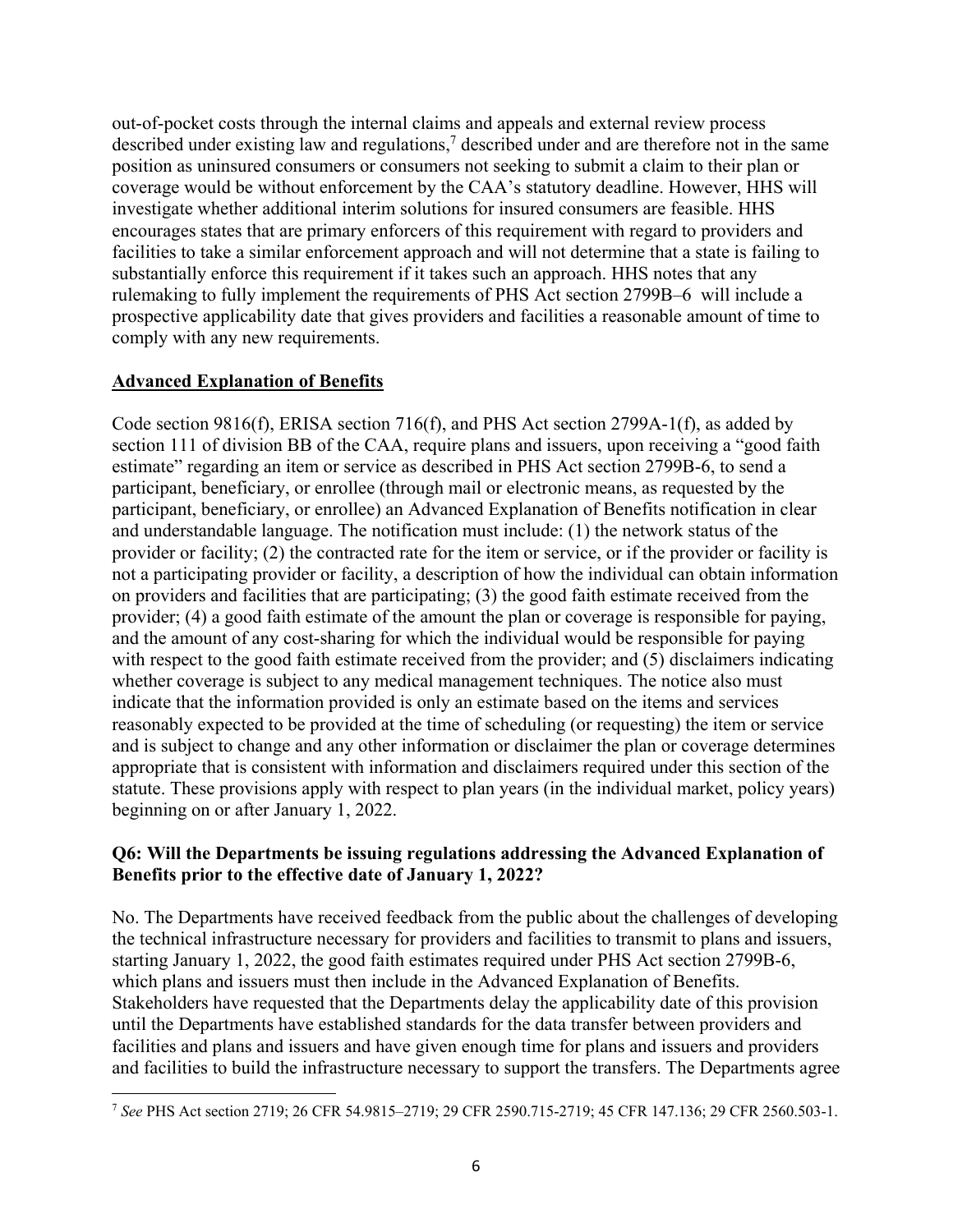that compliance with this section is likely not possible by January 1, 2022, and therefore intend to undertake notice and comment rulemaking in the future to implement this provision, including establishing appropriate data transfer standards. Until that time, the Departments will defer enforcement of the requirement that plans and issuers must provide an Advanced Explanation of Benefits. However, HHS will investigate whether interim solutions are feasible for insured consumers. HHS encourages states that are primary enforcers of this requirement with regard to issuers to take a similar enforcement approach and will not determine that a state is failing to substantially enforce this requirement if it takes such an approach.

## **Prohibition on Gag Clauses on Price and Quality Data**

Code section 9824, ERISA section 724, and PHS Act section 2799A-9, as added by section 201 of division BB of the CAA, prohibit plans and issuers from entering into an agreement with a provider, network or association of providers, third-party administrator, or other service provider offering access to a network of providers that would directly or indirectly restrict the plan or issuer from: (1) providing provider-specific cost or quality of care information or data to referring providers, the plan sponsor, participants, beneficiaries, or enrollees, or individuals eligible to become participants, beneficiaries, or enrollees of the plan or coverage; (2) electronically accessing de-identified claims and encounter data for each participant, beneficiary, or enrollee; and (3) sharing such information, consistent with applicable privacy regulations. In addition, plans and issuers must annually submit to the Departments an attestation of compliance with these requirements. These provisions are effective December 27, 2020 (the date of enactment of the CAA).

## **Q7: Will the Departments be issuing regulations addressing the prohibition on gag clauses?**

No. The statutory language of section 201 of division BB of the CAA is self-implementing, and the Departments do not expect to issue regulations on gag clauses at this time. Until any further guidance is issued, plans and issuers are expected to implement the requirements prohibiting gag clauses using a good faith, reasonable interpretation of the statute. However, the Departments intend to issue implementation guidance to explain how plans and issuers should submit their attestations of compliance and anticipate beginning to collect attestations starting in 2022.

# **Protecting Patients and Improving the Accuracy of Provider Directory Information**

Code section 9820(a) and (b), ERISA section 720(a) and (b), and PHS Act section 2799A-5(a) and (b), as added by section 116 of division BB of the CAA, establish standards related to provider directories that are intended to protect participants, beneficiaries, and enrollees with benefits under a plan or coverage from surprise billing. These provisions generally require plans and issuers to establish a process to update and verify the accuracy of provider directory information and to establish a protocol for responding to requests by telephone and electronic communication from a participant, beneficiary, or enrollee about a provider's network participation status. If a participant, beneficiary, or enrollee is furnished an item or service by a nonparticipating provider or nonparticipating facility, and the individual was provided inaccurate information by the plan or issuer under the required provider directory or response protocol that stated that the provider or facility was a participating provider or participating facility, the plan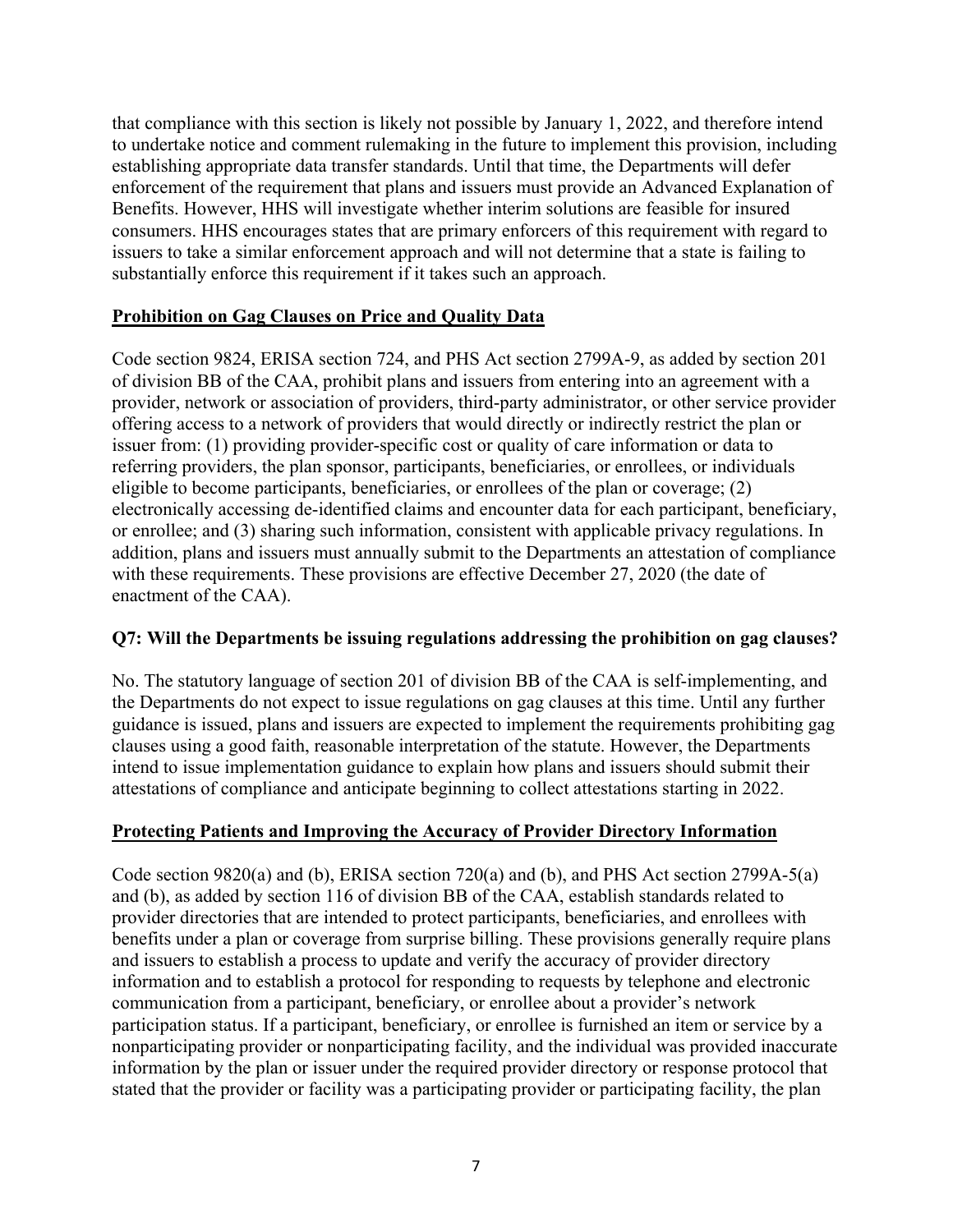or issuer cannot impose a cost-sharing amount that is greater than the cost-sharing amount that would be imposed for items and services furnished by a participating provider or participating facility and must count cost-sharing amounts toward any in-network deductible or in-network out-of-pocket maximum. These provisions are applicable with respect to plan years (in the individual market, policy years) beginning on or after January 1, 2022.

Code section 9820(c), ERISA section 720(c), and PHS Act section 2799A-5(c), as added by section 116 of division BB of the CAA, require plans and issuers to make certain disclosures regarding balance billing protections to participants, beneficiaries, and enrollees that are similar to disclosure requirements applicable to providers and facilities under PHS Act section 2799B-3, as implemented in 45 CFR 149.430. In general, plans and issuers must make publicly available, post on a public website of the plan or issuer, and include on each Explanation of Benefits for an item or service with respect to which the requirements under Code section 9816, ERISA section 716, and PHS Act section 2799A-1 apply, information on: (1) the requirements under those sections, as applicable; (2) the requirements and prohibitions applied under PHS Act sections 2799B-1 and 2799B-2; (3) other applicable state laws on out-of-network balance billing; and (4) contacting appropriate state and federal agencies if an individual believes the provider or facility has violated the prohibition against balance billing. These disclosure requirements are applicable with respect to plan years (in the individual market, policy years) beginning on or after January 1, 2022.

## **Q8: Will the Departments be issuing regulations addressing the provider directory requirements prior to January 1, 2022?**

No. The Departments intend to undertake notice and comment rulemaking to implement the provider directory requirements, but rulemaking will not be issued until after January 1, 2022. Until further rulemaking is issued, plans and issuers are expected to implement these provisions using a good faith, reasonable interpretation of the statute. Pending any implementing rulemaking, the Departments will not deem a plan or issuer to be out of compliance with provider directory requirements as long as the plan or issuer imposes only a cost-sharing amount that is not greater than the cost-sharing amount that would be imposed for items and services furnished by a participating provider, and counts those cost-sharing amounts toward any deductible or out-of-pocket maximum, in a case when a participant, beneficiary, or enrollee receives items and services from a nonparticipating provider and the individual was provided inaccurate information by the plan or issuer under a provider directory or response protocol that stated that the provider or facility was a participating provider or participating facility.

#### **Q9: Will the Departments be issuing regulations addressing the balance billing disclosure requirements applicable to plans and issuers prior to the effective date of the requirements?**

No. As stated in the preamble to the Requirements Related to Surprise Billing; Part 1 (July 2021 Interim Final Rules), the Departments may address the balance billing requirements in more detail in future guidance or notice and comment rulemaking. Until further guidance or rulemaking is issued, plans and issuers are expected to implement these requirements using a good faith, reasonable interpretation of the statute. The Departments will take into account the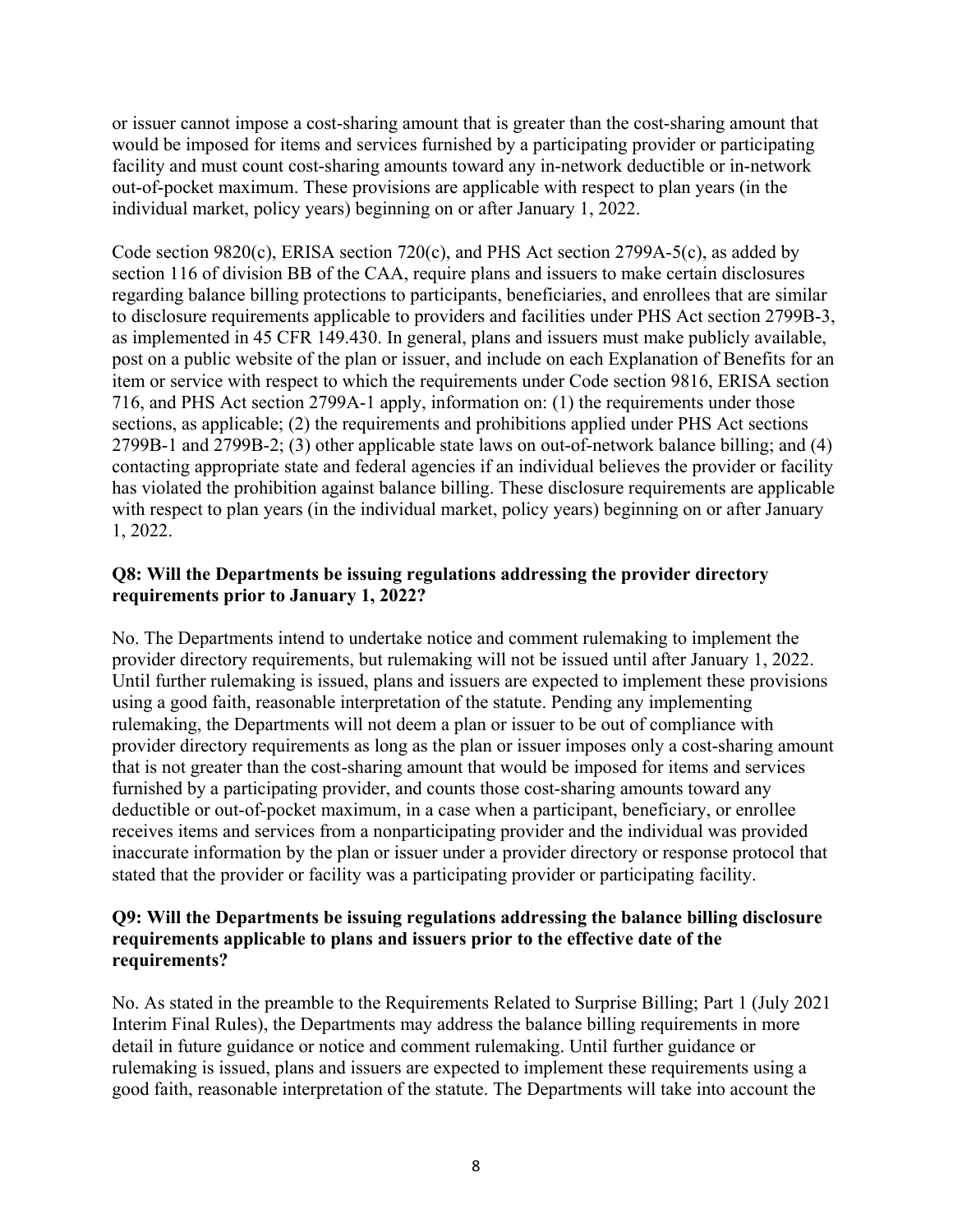statutory applicability date and the timeframe for implementation when determining good faith compliance with the law.<sup>8</sup>

To reduce burdens and facilitate compliance with these disclosure requirements, the Departments issued a model disclosure notice that may be used to satisfy the disclosure requirements regarding the balance billing protections.<sup>9</sup> As the Departments stated in the July 2021 Interim Final Rules, the Departments will consider use of the model notice in accordance with the accompanying instructions to be good faith compliance with the disclosure requirements of Code section 9820(c), ERISA section 720(c), and PHS Act section 2799A-5(c), if all other applicable requirements are met. $10$ 

# **Continuity of Care**

Code section 9818, ERISA section 718, and PHS Act sections 2799A-3 and 2799B-8, as added by section 113 of division BB of the CAA, establish continuity of care protections that apply in the case of an individual with benefits under a group health plan or group or individual health insurance coverage offered by a health insurance issuer. These protections ensure continuity of care in instances when terminations of certain contractual relationships result in changes in provider or facility network status. These provisions are applicable with respect to plan years (in the individual market, policy years) beginning on or after January 1, 2022.

# **Q10: Will the Departments be issuing regulations addressing the continuity of care requirements prior to January 1, 2022?**

No. The Departments intend to undertake notice and comment rulemaking to implement the continuity of care requirements, but do not expect to do so until after January 1, 2022. The Departments note that any rulemaking to implement these provisions will include a prospective applicability date that provides plans, issuers, providers, and facilities with a reasonable amount of time to comply with any new requirements. Until rulemaking to fully implement these provisions is adopted and applicable, plans, issuers, providers, and facilities are expected to implement the requirements using a good faith, reasonable interpretation of the statute.

# **Grandfathered Health Plans**

Section 1251 of the Affordable Care Act provides that grandfathered health plans are not subject to certain provisions of the Code, ERISA, and the PHS Act, as added by the Affordable Care Act, for as long as they maintain their status as grandfathered health plans.<sup>11</sup> For example, grandfathered health plans are subject neither to the requirement to cover certain preventive services without cost sharing under section 2713 of the PHS Act, nor to the annual limitation on

 $\overline{\phantom{a}}$ 

<sup>8</sup> 86 FR 36872, 36877 (July 13, 2021).

<sup>&</sup>lt;sup>9</sup> The model disclosure notice is available at  $\frac{https://www.cms.gov/httpswwwcmsgovregulations-and-guidancelegislation paper workreduction (1995) pra-listing/cms-10780.$ 

<sup>&</sup>lt;sup>10</sup> 86 FR at 36877.<br><sup>11</sup> For a list of the market reform provisions applicable to grandfathered health plans under title XXVII of the PHS Act that the Affordable Care Act added or amended and that were incorporated into the Code and ERISA, visit [https://www.dol.gov/sites/default/files/ebsa/laws-and-regulations/laws/affordable-care-act/for-employers-and](https://www.dol.gov/sites/default/files/ebsa/laws-and-regulations/laws/affordable-care-act/for-employers-and-advisers/grandfathered-health-plans-provisions-summary-chart.pdf)[advisers/grandfathered-health-plans-provisions-summary-chart.pdf.](https://www.dol.gov/sites/default/files/ebsa/laws-and-regulations/laws/affordable-care-act/for-employers-and-advisers/grandfathered-health-plans-provisions-summary-chart.pdf)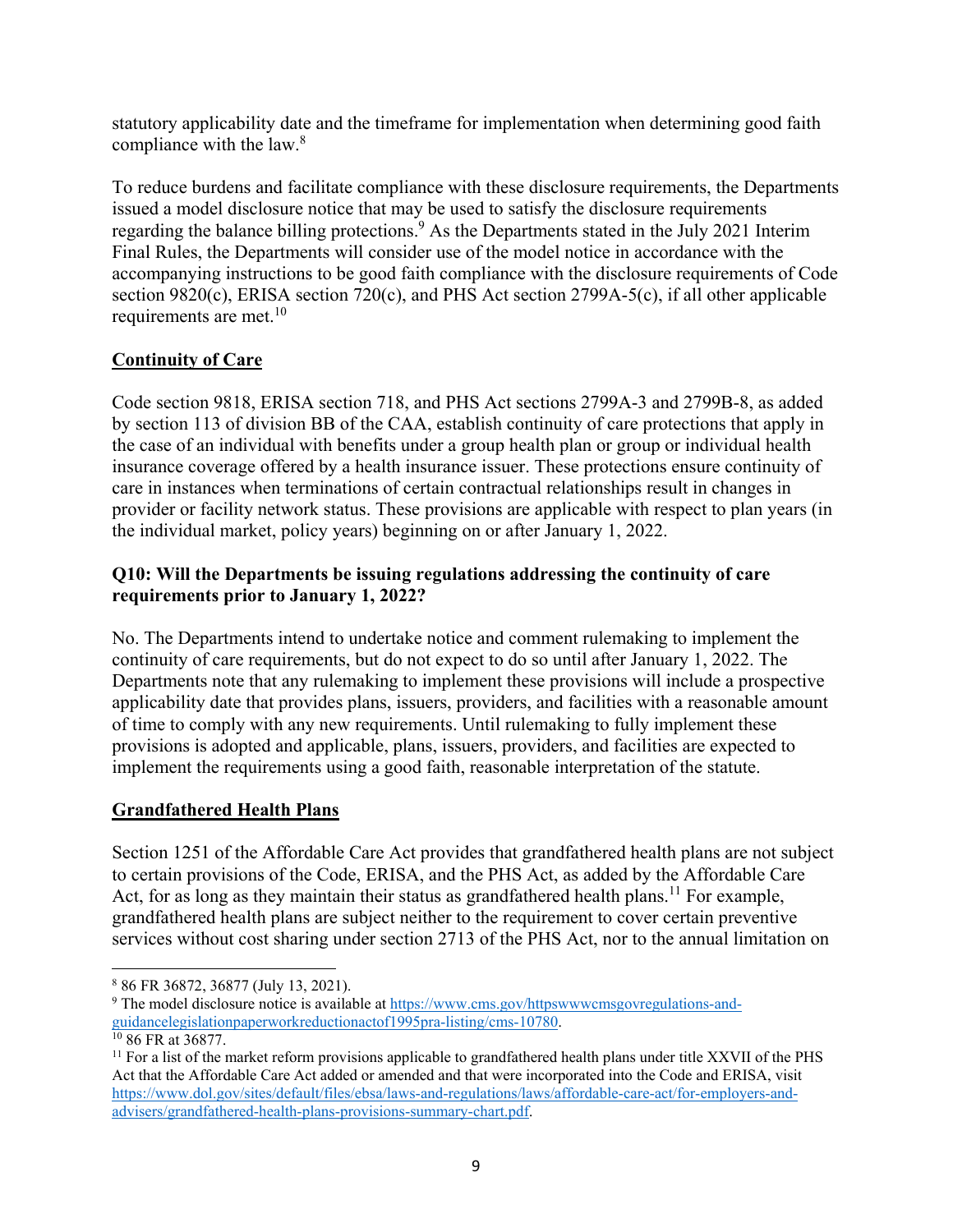cost sharing set forth under section 2707(b) of the PHS Act. If a plan or coverage were to lose its grandfathered status, it would be required to comply with both provisions, in addition to several other requirements.

# **Q11: Are grandfathered health plans generally subject to the requirements under the CAA?**

Yes. The CAA does not include an exception for grandfathered health plans that is comparable to section 1251 of the Affordable Care Act. Furthermore, section 102(d)(2) of division BB of the CAA amended section 1251(a) of the Affordable Care Act to clarify that the new and recodified patient protection provisions of division BB of the CAA, including those related to choice of health care professional, apply to grandfathered health plans.

## **Reporting on Pharmacy Benefits and Drug Costs**

Code section 9825, ERISA section 725, and PHS Act section 2799A-10, as added by section 204 of division BB of the CAA, include certain reporting requirements for plans and issuers. These reporting requirements primarily relate to prescription drug expenditures, requiring that plans and issuers submit relevant information to the Departments. This information includes general information regarding the plan or coverage, such as the beginning and end dates of the plan year, the number of participants, beneficiaries, or enrollees, as applicable, and each state in which the plan or coverage is offered. Plans and issuers must also report the 50 most frequently dispensed brand prescription drugs, and the total number of paid claims for each such drug; the 50 most costly prescription drugs by total annual spending, and the annual amount spent by the plan or coverage for each such drug; and the 50 prescription drugs with the greatest increase in plan expenditures over the plan year preceding the plan year that is the subject of the report, and, for each such drug, the change in amounts expended by the plan or coverage in each such plan year.

Additionally, plans and issuers must report, among other things, total spending by the plan or coverage broken down by the type of costs, including hospital costs and provider and clinical service costs, for primary care and specialty care separately; spending on prescription drugs by the plan or coverage as well as by participants, beneficiaries, and enrollees, as applicable; and the average monthly premiums paid by participants, beneficiaries, and enrollees and paid by employers on behalf of participants, beneficiaries, and enrollees, as applicable. Plans and issuers must report the impact on premiums of rebates, fees, and any other remuneration paid by drug manufacturers to the plan or coverage or its administrators or service providers with respect to prescription drugs prescribed to participants, beneficiaries, or enrollees in the plan or coverage, including the amount paid with respect to each therapeutic class of drugs and for each of the 25 drugs that yielded the highest amount of rebates and other remuneration under the plan or coverage from drug manufacturers during the plan year. Finally, plans and issuers must report any reduction in premiums and out-of-pocket costs associated with these rebates, fees, or other remuneration.

Finally, these provisions require the Departments to issue biannual public reports on prescription drug reimbursements under group health plans and group and individual health insurance coverage, prescription drug pricing trends, and the impact of prescription costs on premium rates,